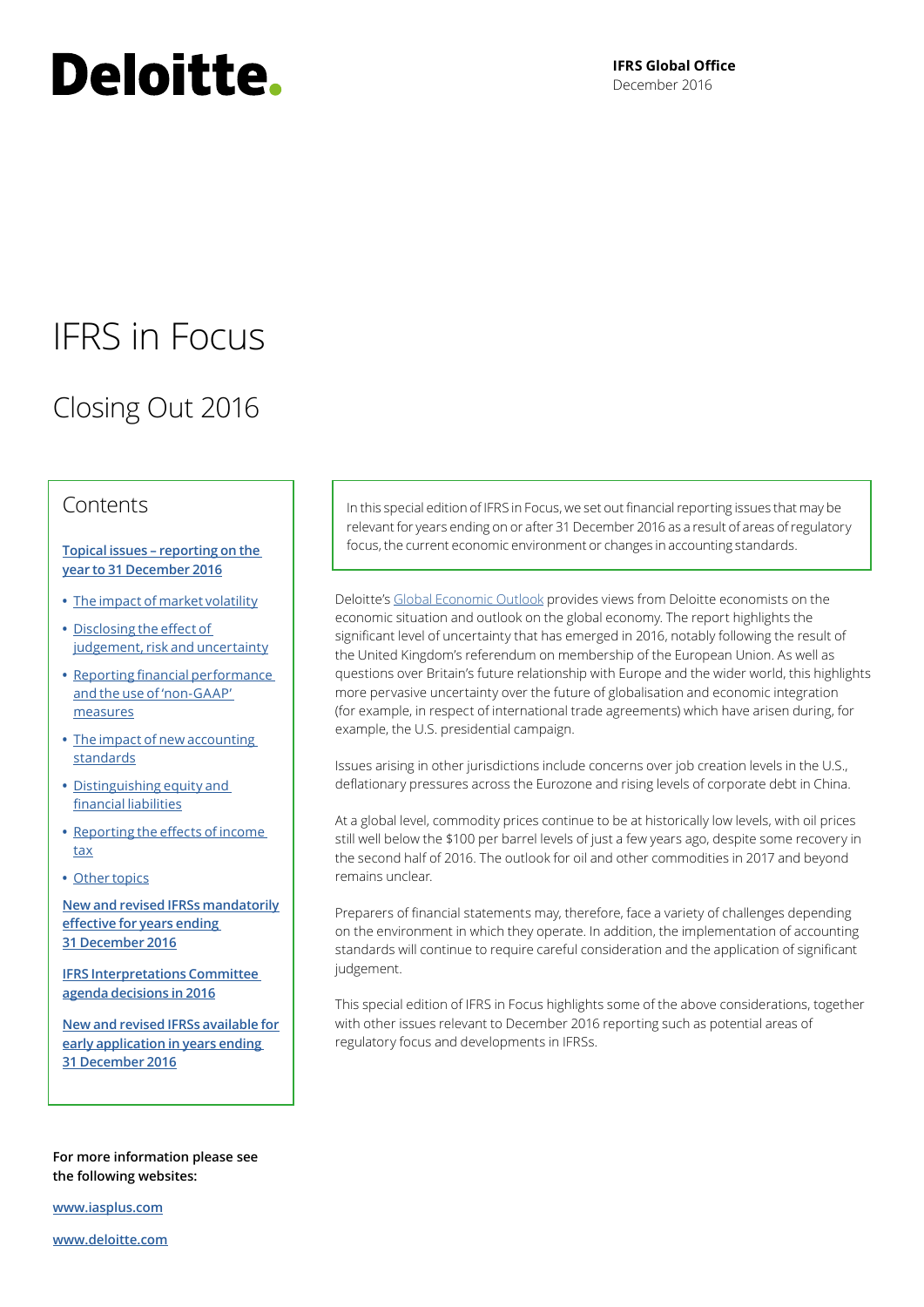## <span id="page-1-0"></span>Topical issues – reporting on the year to 31 December 2016

#### **The impact of market volatility**

The current range of political uncertainty has translated to volatility in international markets and to uncertainty in the prospects for the 'real' economy.

This volatility can have a number of direct and indirect effects on financial statements.

#### **Currency exchange rates**

The most striking effect of the Brexit vote on the markets has been a significant fall in the value of Sterling against other major currencies. This will have significant direct effects in terms of the level of gains and losses on the translation of Sterling balances into other currencies (or, for entities with a Sterling functional currency, of balances denominated in other currencies into Sterling) and the retranslation of foreign operations (again, either of Sterling operations into other presentational currencies or of operations with other functional currencies into Sterling). For those purposes, it will be important to consider whether the use of an average rate for retranslation of either foreign currency transactions or the income and expenses of a foreign operation remains appropriate given the level of volatility in exchange rates or whether such an average needs to be adjusted to reflect the timing of transactions within the reporting period.

Given the potential significant increase in the size of foreign currency movements, it should also be considered whether that effect should be given additional prominence in reporting the results for the year. In addition, items which may previously have been small (such as the effect of exchange rate changes in cash and cash equivalents reported at the bottom of a statement of cash flows) could now be much larger and thus subject to additional focus.

Less directly, foreign currency movements could have an effect on, for example:

- **•** the functional currency value of forecast cash flows included in impairment reviews under IAS 36 *Impairment of Assets*;
- **•** the net realisable value of inventory expected to be sold for foreign currency;
- **•** the effectiveness of some hedging relationships and hedge accounting disclosures (as investors in entities subject to significant foreign currency risk may take a greater interest in the extent and term of their hedging arrangements); and
- **•** financial instrument risk disclosures. In particular, it may be necessary to reassess the level of exchange rate movement that is considered 'reasonably possible' for the purposes of the sensitivity analysis required by IFRS 7 *Financial Instruments: Disclosures*.

Foreign currency movements will, of course, also have direct business impacts (for example, on the cost of imports or the prices that can be charged for overseas sales). These effects should be considered in preparing, for example, cash flow forecasts for impairment or going concern review purposes.

### Venezuela

A specific challenge in recent years has been the identification of a suitable rate for retranslating balances denominated in Venezuelan Bolivar and in reporting the results of Venezuelan operations, as Venezuela has imposed strict currency restrictions with different rates used for different purposes.

In the current year, it is expected that the 'Dicom' rate (introduced in March 2016 and, at the time of writing, standing at approximately 660 Bs.F./US\$) will generally be used for retranslating both individual Bolivar balances and the results of Venezuelan operations as this will be the rate applicable to all but the most essential food and medicine transactions.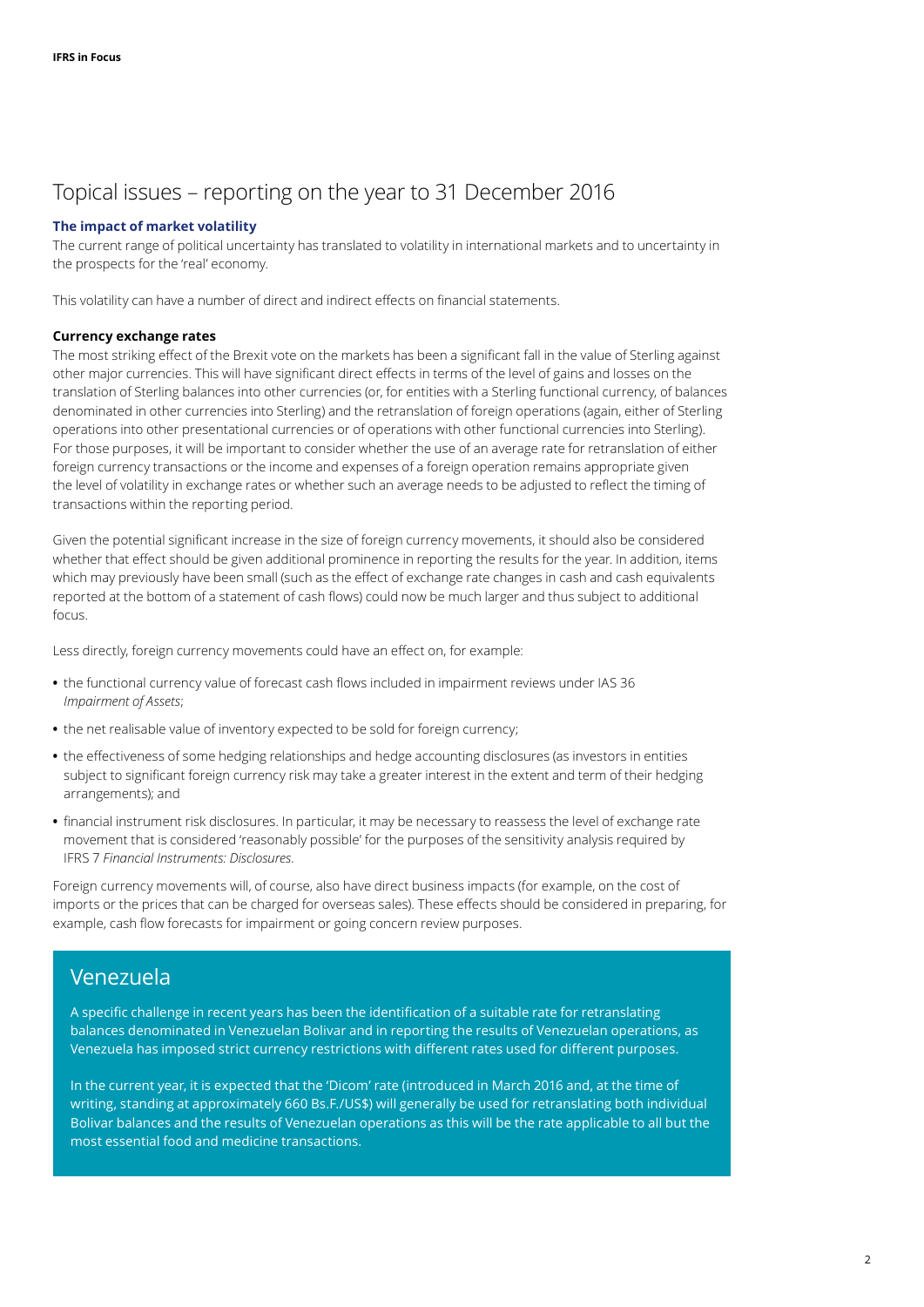#### **Interest rates**

Prevailing interest rates in many jurisdictions are low, or even in some cases negative. As well as affecting the income or expense generated by lending or borrowing activities, market interest rates underpin the discounting applied across a variety of balances including:

- **•** defined benefit obligations under IAS 19 *Employee Benefits*;
- **•** valuation of a share option or other grant under IFRS 2 *Share-based Payments*;
- **•** long-term provisions under IAS 37 *Provisions, Contingent Liabilities and Contingent Assets*; and
- **•** a value in use calculation under IAS 36 *Impairment of Assets*.

Again, sensitivity disclosures may be needed where a change in interest rates could have a significant effect on, for example, headroom in an impairment review.

As always, care should be taken in applying the right discount rate to the right item as IFRSs do not apply the same approach across all balances. For example, a high quality corporate bond yield used for IAS 19 *Employee Benefits* purposes may differ from a cost of borrowing used in determining a weighted average cost of capital for use in an impairment calculation.

In terms of presentation, it should be noted that in January 2015 the IFRS Interpretations Committee published an [agenda decision](http://media.ifrs.org/2015/IFRIC/January/IFRIC-Update-January-2015.html) stating that *negative* interest on a financial asset should be presented in a suitable expense category rather than interest income as it does not meet the definition of revenue.

#### **Commodity prices**

Commodity prices have remained low throughout 2016, this has a direct impact in the extractives industry, particularly in respect of impairment of assets including exploration and evaluation costs capitalised under IFRS 6 *Exploration for and Evaluation of Mineral Resources*, which requires assessment for impairment in specific circumstances such as a decision to discontinue exploration.

Again though, the impact can be felt more widely including, for example, by entities such as airlines with oil being a key part of their costs. For all entities affected, commodity prices may be a factor in, for example:

- **•** impairment reviews;
- **•** the valuation of assets acquired in a business combination; and
- **•** the fair value of derivatives (either stand alone or embedded in other contracts) linked to commodity prices.

#### <span id="page-2-0"></span>**Disclosing the effect of judgement, risk and uncertainty**

When reporting in uncertain times, it becomes particularly important to provide users of an annual report with appropriate insight into the risks and uncertainties facing an entity and the judgements that have been made in preparing financial information.

A primary source of information on which judgements are to be made is the disclosure of accounting policies, this should be sufficiently specific and granular to enable users to understand the choices and judgements made by the entity and the financial information provided in an annual report overall. For example, it should be made clear how the sources of income described elsewhere in the annual report (such as in the description of the entity's business model) are addressed by revenue recognition policies. This is particularly important in explaining when revenue is recognised in complex circumstances such as long-term contracts and sales of 'bundled' goods or services.

The completeness of accounting policy disclosures should also be considered, as particularly when dealing with a significant 'one off' transaction such as the transfer of a business to an associate or an issue that has arisen for the first time (for example, a pension surplus in a scheme previously always in deficit). It is easy, while focusing on developing a proper accounting treatment, to overlook the need to properly disclose that new accounting policy.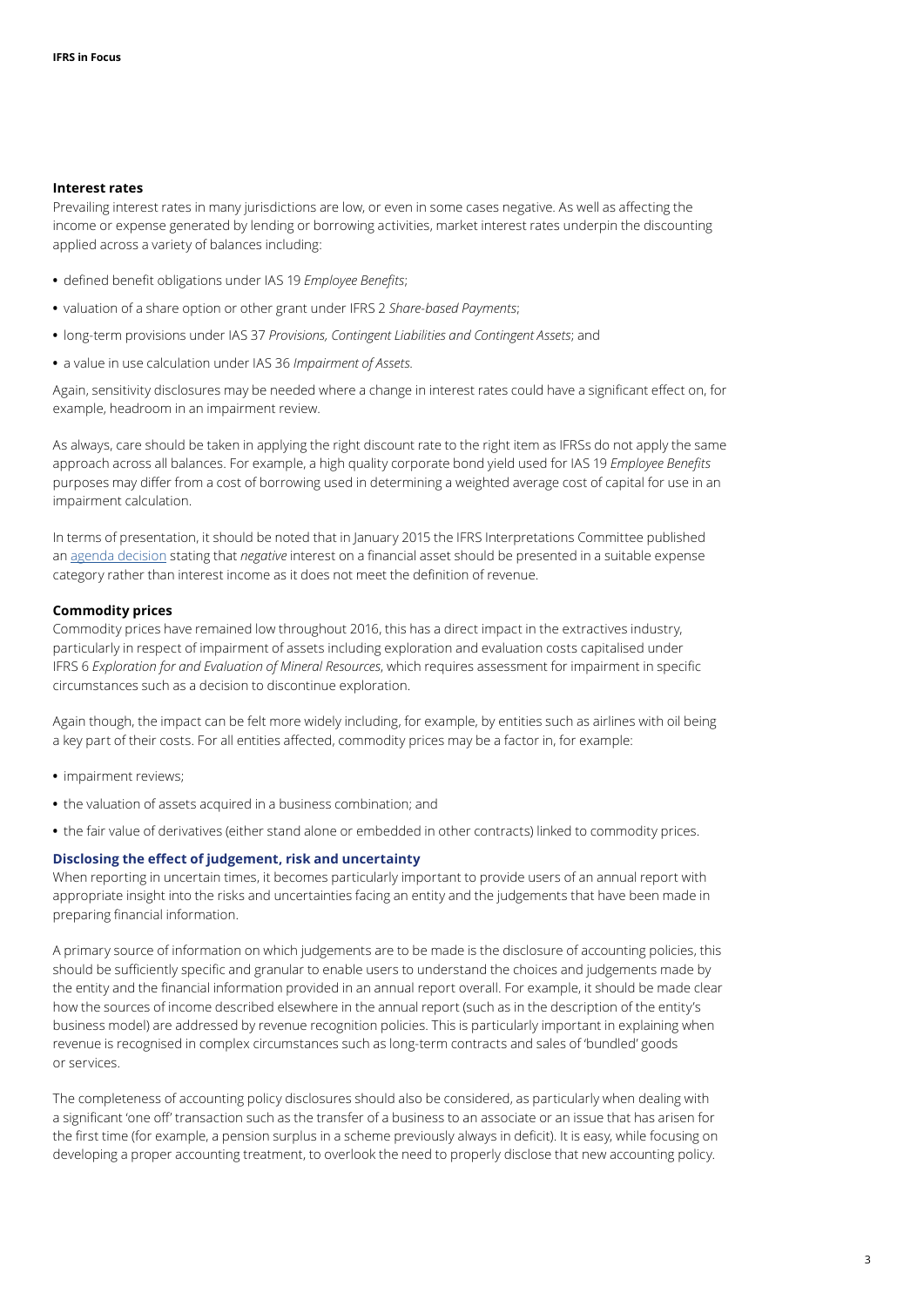This information is supplemented by the disclosures required by IAS 1 *Presentation of Financial Statements* on critical judgements and sources of estimation uncertainty. Again, these should be clear and entity specific. In particular, the quantitative elements of disclosures on estimation uncertainty should not be overlooked, with paragraph 125 of IAS 1 requiring disclosure of the nature and carrying amount of assets and liabilities for which estimation uncertainty gives rise to a significant risk of material adjustment in the next financial year. The Standard provides a number of examples of disclosures that might, alone or in combination, fulfil these requirements:

- **•** the nature of the assumption or other estimation uncertainty;
- **•** the sensitivity of the carrying amounts of assets and liabilities to the methods, assumptions and estimates used in calculating those amounts;
- **•** if resolution of an uncertainty is expected in the next financial year, that fact and the range of reasonably possible outcomes; and
- **•** if an uncertainty remains unresolved, an explanation of any changes made to past assumptions.

IFRSs also include specific requirements for disclosure on assumptions used and uncertainties arising in specific areas, including:

- **•** assumptions and sensitivities applying to unobservable 'Level 3' inputs to fair value measurement;
- **•** key assumptions used in estimating the recoverable amounts of cash-generating units (or, for goodwill testing, groups of cash-generating units) subject to impairment testing. When relevant, these should include assumptions underpinning detailed cash flow forecasts (for example, revenue or margin growth, foreign exchange rates and commodity prices) as well as factors such as terminal growth and discount rates that are used to convert those forecasts to a value in use or fair value; and
- **•** sensitivities to reasonably possible changes in key assumptions that would give rise to impairment.

#### **Reporting financial performance and the use of 'non-GAAP' measures**

IFRSs currently require the presentation of line items for revenue, total profit or loss and certain specific line items in between (for example, finance costs). Inclusion of other subtotals is permitted by IAS 1 *Presentation of Financial Statements*, but figures often presented as the primary measure of an entity's performance (for example, operating profit) are not defined. In the absence of such requirements in IFRSs, regulators have focused their attention on the appropriate reporting of financial performance.

The amendments made to IAS 1 as part of the IASB's Disclosure Initiative (mandatorily effective for periods beginning 1 January 2016) do introduce rigour to the presentation of subtotals in the statement of profit or loss, requiring that they:

- **•** be comprised of line items made up of amounts recognised and measured in accordance with IFRSs;
- **•** be presented and labelled in a clear and understandable manner;
- **•** be consistent from period to period; and
- **•** not be displayed with more prominence than the line items required by IAS 1.

Expanding on these basic requirements, it should be noted that:

- **•** a measure labelled as 'operating profit' should not exclude items such as inventory write-downs that would be generally understood as forming part of the entity's operations;
- **•** care should be taken in labelling items as 'exceptional' or 'non-recurring' and when excluding them from a subtotal presented in the financial statements. In particular:
	- items that affected past periods or are expected to affect future periods can rarely be labelled as 'nonrecurring';
	- gains and losses should not be offset unless permitted by IFRSs;
	- the approach to identifying 'exceptional' or 'non-recurring' items should be even handed (with gains excluded as readily as losses), consistent from year to year and clearly disclosed (including an explanation of why it is believed necessary to adjust for certain items); and
	- a clear accounting policy for the identification of such items should be provided.

The tax and cash flow effects of any 'exceptional' items should also be clearly presented.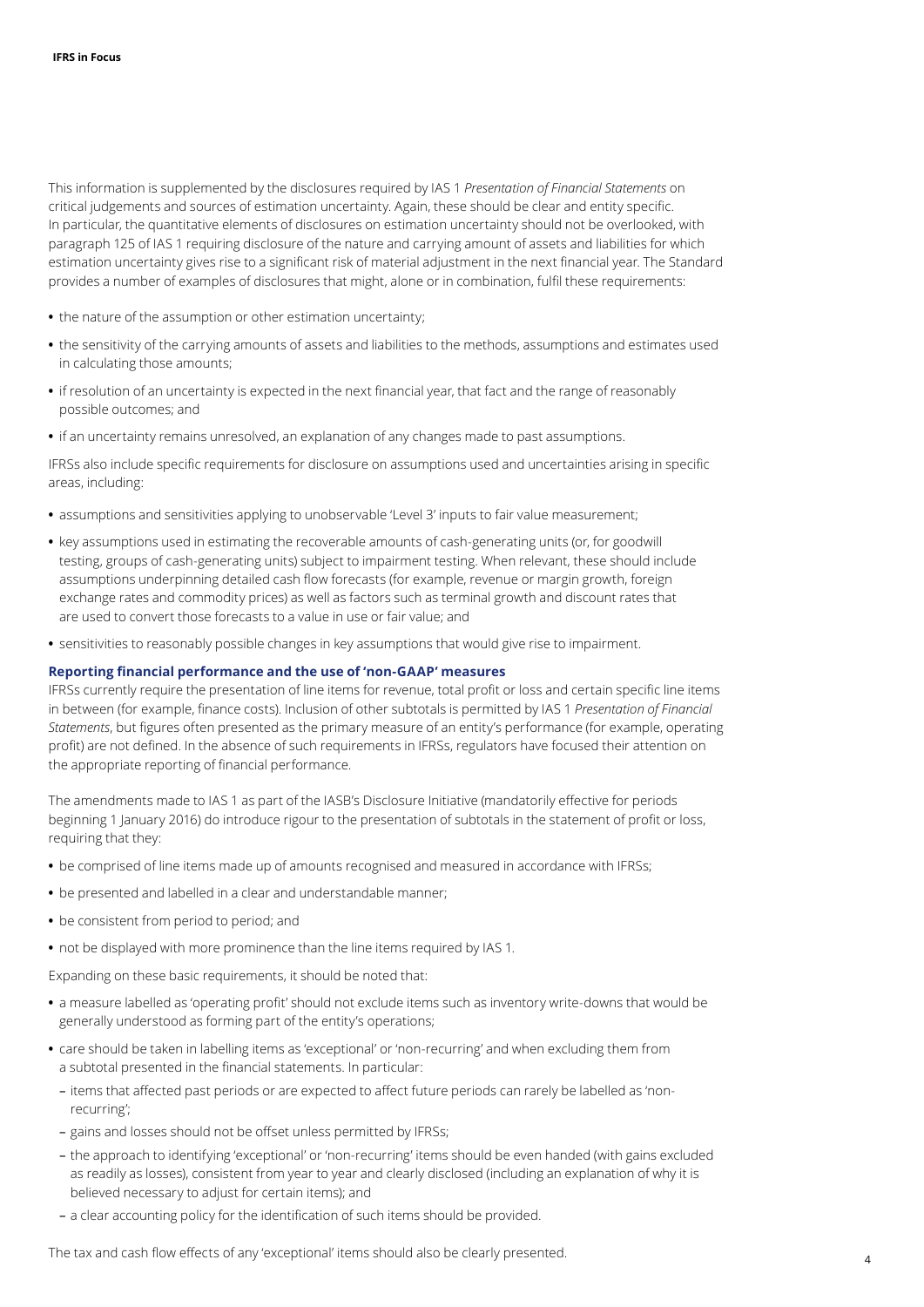## Regulatory guidance on 'non-GAAP' measures and ESMA guidelines on 'Alternative Performance Measures'

The concerns discussed above were amongst those driving various regulators to issue guidance on the use of performance measures other than those required by IAS 1. Notably, the International Organisation of Securities Commissions (IOSCO) published in June 2016 its [Final Statement on Non-GAAP Financial Measures](http://www.iosco.org/library/pubdocs/pdf/IOSCOPD532.pdf), establishing a frame of reference for the use of non-GAAP financial measures, and the European Securities and Markets Authority (ESMA) issued [Guidelines on Alternative Performance Measures](https://www.esma.europa.eu/press-news/esma-news/esma-publishes-final-guidelines-alternative-performance-measures) (APMs) that apply to financial APMs disclosed in regulated information (defined in EU-law as information made available to the market in accordance with the requirements of the Transparency Directive and the Market Abuse Regulation) and to prospectuses published on or after 3 July 2016.

As can be seen below, the IOSCO and ESMA guidance is very similar in most respects.

| <b>IOSCO Statement on Non-GAAP Financial Measures</b>                                                                                                                                                                                                                                                                                                                                                                                                                                        | <b>ESMA Guidelines on Alternative Performance Measures</b>                                                                                                                                                                                                                                                                                                                             |  |
|----------------------------------------------------------------------------------------------------------------------------------------------------------------------------------------------------------------------------------------------------------------------------------------------------------------------------------------------------------------------------------------------------------------------------------------------------------------------------------------------|----------------------------------------------------------------------------------------------------------------------------------------------------------------------------------------------------------------------------------------------------------------------------------------------------------------------------------------------------------------------------------------|--|
| Scope - Applies to 'non-GAAP financial measures' being<br>numerical measures of an issuer's current, historical or<br>future financial performance, financial position or cash<br>flow that is not a GAAP measure (defined as a measure<br>determined pursuant to the issuer's financial reporting<br>framework included in, for example, a press release or<br>narrative section of an annual report).<br>Disclosures contained within the financial statements are<br>not within the scope | Scope - Applies to 'Alternative Performance Measures'<br>being financial measures of historical or future financial<br>performance, financial position or cash flows other than<br>a financial measure defined or specified in the applicable<br>financial reporting framework.                                                                                                        |  |
|                                                                                                                                                                                                                                                                                                                                                                                                                                                                                              | APMs disclosed in financial statements are not within the<br>scope of guidelines.                                                                                                                                                                                                                                                                                                      |  |
|                                                                                                                                                                                                                                                                                                                                                                                                                                                                                              | The guidelines are also not applicable to:                                                                                                                                                                                                                                                                                                                                             |  |
| An operating or statistical measure that is not a financial                                                                                                                                                                                                                                                                                                                                                                                                                                  | • physical or non-financial measures;                                                                                                                                                                                                                                                                                                                                                  |  |
| measure is not within scope.                                                                                                                                                                                                                                                                                                                                                                                                                                                                 | • information on major shareholdings, acquisitions or<br>disposals of own shares and total number of voting rights;<br>or                                                                                                                                                                                                                                                              |  |
|                                                                                                                                                                                                                                                                                                                                                                                                                                                                                              | • information to explain compliance with the terms of an<br>agreement (such as a lending covenant) or legislative<br>requirement (such as the basis of calculating directors'<br>remuneration).                                                                                                                                                                                        |  |
| Defining the non-GAAP Financial measure - The measure<br>should be defined, explained (including a statement that it is<br>not a standardised measure), clearly labelled and the reason<br>for its use (including an explanation of why the information is<br>useful to investors) explained.                                                                                                                                                                                                | Presentation and Explanation on the use of APMs -<br>A clear and readable definition of APMs should be provided.<br>APMs should also be given meaningful labels reflecting their<br>content and basis of calculation.                                                                                                                                                                  |  |
|                                                                                                                                                                                                                                                                                                                                                                                                                                                                                              | The use of APMs should be explained to allow users to<br>understand their relevance and reliability.                                                                                                                                                                                                                                                                                   |  |
| <b>Unbiased purpose</b> - Non-GAAP measures should not be<br>used to avoid the presentation of adverse information.                                                                                                                                                                                                                                                                                                                                                                          | <b>Presentation</b> - Overly optimistic or positive labels for APMs<br>should not be used.                                                                                                                                                                                                                                                                                             |  |
|                                                                                                                                                                                                                                                                                                                                                                                                                                                                                              | In addition, ESMA's common enforcement priorities state that<br>"when including in the financial statements measures of<br>performance not defined in IFRS Standards, issuers should ensure<br>that those measures are calculated and presented in an unbiased<br>fashion (e.g. issuers should not eliminate, remove or omit only<br>negative aspects or items of their performance)." |  |
| Prominence of presentation of GAAP measures -<br>Non-GAAP measures should not be presented with more<br>prominence than the most directly equivalent GAAP<br>measure.                                                                                                                                                                                                                                                                                                                        | Prominence and presentation of APMs - APMs should not<br>be displayed with more prominence, emphasis or authority<br>than, or distract from, measures directly stemming from<br>financial statements.                                                                                                                                                                                  |  |
| <b>Reconciliation to comparable GAAP measures -</b><br>A clear and quantitative reconciliation to the most directly<br>equivalent GAAP measure should be provided.                                                                                                                                                                                                                                                                                                                           | <b>Reconciliations</b> – Each APM should be reconciled to its most<br>directly reconcilable item in the financial statements.                                                                                                                                                                                                                                                          |  |
| Presentation consistently over time - Comparative values<br>should be presented and non-GAAP measures generally<br>presented consistently from year to year.                                                                                                                                                                                                                                                                                                                                 | Comparatives and Consistency - APMs should be<br>presented consistently from period to period with<br>comparative information provided.                                                                                                                                                                                                                                                |  |
| Any changes to a non-GAAP measure (or cessation of use of<br>a non-GAAP measure) should be explained with comparative<br>figure adjusted accordingly.                                                                                                                                                                                                                                                                                                                                        | Any changes to the definition or calculation of an APM<br>(or cessation of use of an APM) should be explained, with<br>restated comparative figures provided.                                                                                                                                                                                                                          |  |
|                                                                                                                                                                                                                                                                                                                                                                                                                                                                                              |                                                                                                                                                                                                                                                                                                                                                                                        |  |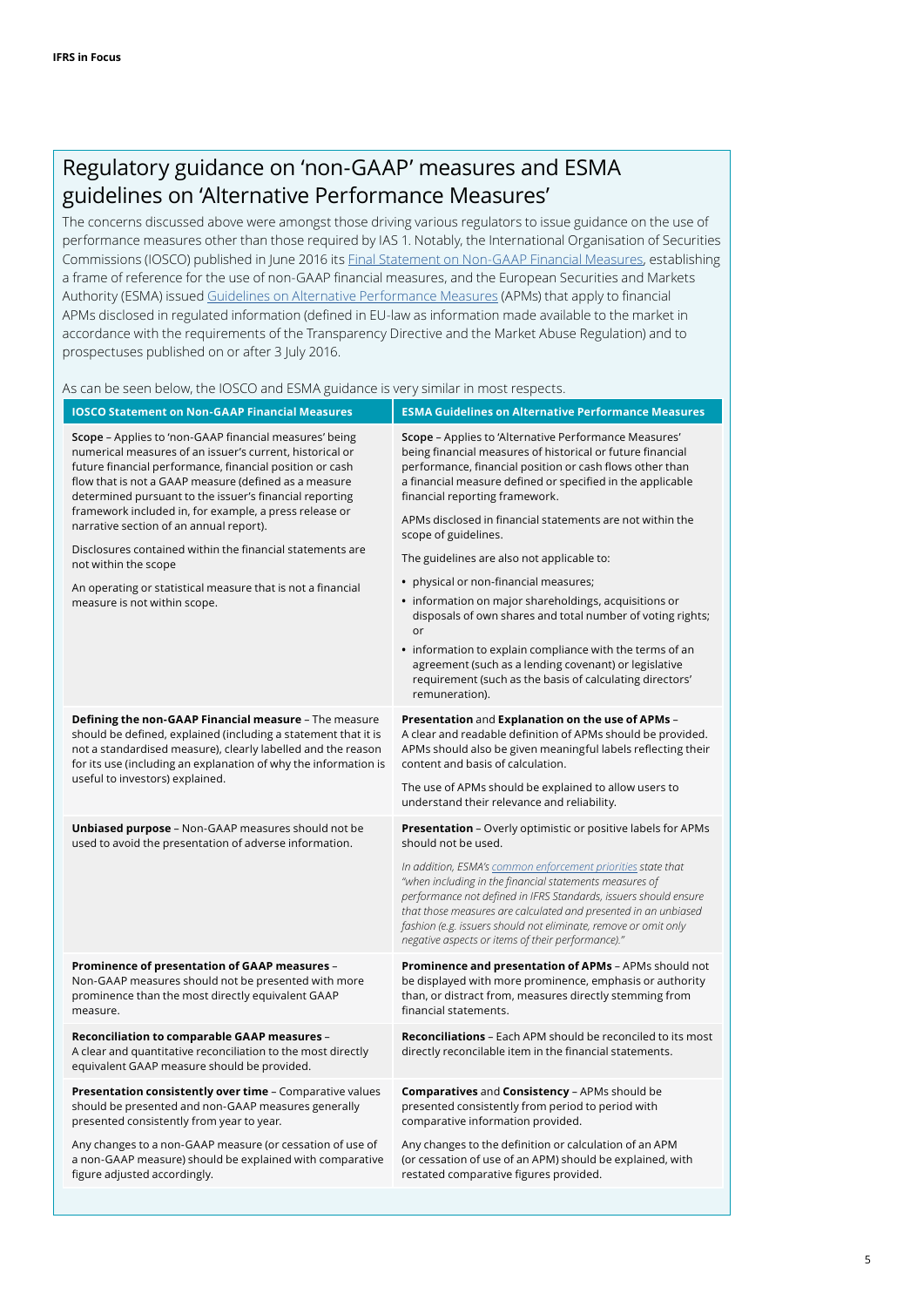| <b>IOSCO Statement on Non-GAAP Financial Measures</b>                                                                                                                                                                                                              | <b>ESMA Guidelines on Alternative Performance Measures</b>                                                                                                                                                                                                                                                     |  |
|--------------------------------------------------------------------------------------------------------------------------------------------------------------------------------------------------------------------------------------------------------------------|----------------------------------------------------------------------------------------------------------------------------------------------------------------------------------------------------------------------------------------------------------------------------------------------------------------|--|
| <b>Recurring items</b> - In IOSCO's experience, there are rarely<br>circumstances in which restructuring costs or impairment<br>losses can be justified as being 'non-recurring', 'infrequent'<br>or 'unusual'.                                                    | <b>Presentation</b> – Items should not be mislabelled as non-<br>recurring, infrequent or unusual. For example, items that<br>affected past periods and will affect future periods (such<br>as restructuring costs or impairment losses) will rarely be<br>considered as non-recurring, infrequent or unusual. |  |
| Access to associated information - Information supporting<br>the use and calculation of non-GAAP measures should be<br>readily available to users either by directly accompanying the<br>measure or by a cross-reference to where the information<br>is available. | <b>Compliance by reference</b> – Disclosure principles in the<br>guidelines may be replaced by a direct reference to other<br>documents previously published which contain disclosures<br>on APMs and are readily and easily accessible to users.                                                              |  |

The Deloitte publication ['Alternative performance measures: A practical guide'](http://www.iasplus.com/en-gb/publications/uk/need-to-know/2016/ntk-apms) provides additional guidance on the use of APMs, setting out what is considered best practice and providing real-life examples of how entities present such measures.

In respect of the reporting of performance in annual financial statements more generally, it should be noted that:

- **•** The requirement of IFRS 8 *Operating Segments* that segmental information be presented 'through the eyes of management' means that this information (in terms of the segments presented and measures disclosed) should be consistent with the presentation used in, for example, a management report or press release. Care should also be taken in presenting the reconciliations of total segmental figures to corresponding entity amounts and disclosing judgements made in aggregating operating segments.
- **•** In presenting items of other comprehensive income, IAS 1 *Presentation of Financial Statements* now requires a distinction to be drawn between items that may subsequently be reclassified to profit or loss and those that will not, including for an entity's share of OCI of an associate or joint venture. An indirect effect of this guidance is clarity on the calculation of the gain or loss on disposal of a subsidiary, associate or joint venture as 'recyclable' items will be included in that calculation whilst 'non-recyclable' items will not. Additionally, the level of disaggregation of items of OCI required to provide material information to users should be considered.
- **•** The calculation of EPS is often complex, particularly when it is affected by items such as share options and convertible bonds. Care should be taken in both performing these calculations and in providing the associated disclosures required by IAS 33 *Earnings Per Share* – for example, reconciling the weighted average number of shares used to calculate basic and diluted EPS.

#### <span id="page-5-0"></span>**The impact of new accounting standards**

A number of significant new Standards have recently been issued by the IASB, but are not yet mandatorily effective. The requirements of IAS 8 *Accounting Policies, Changes in Accounting Estimates and Errors* to provide disclosures on the likely effects of those Standards on an entity's future financial statements are of particular interest to investors and are an area of heightened regulatory focus.

#### **IFRS 15** *Revenue from Contracts with Customers*

IFRS 15 will have a significant effect across a wide variety of entities, particularly those providing bundles of multiple goods and services and those engaged in long-term contracts.

Entities expecting little impact on their revenue recognition policies in adopting IFRS 15 should still be aware that collecting the data required to make a full assessment of their contracts and to prepare the additional disclosures required by IFRS 15 could present a significant challenge.

#### **IFRS 9** *Financial Instruments*

The impact of IFRS 9 will be felt most keenly in the financial services sector, in particular due to the need to develop systems to transition from the incurred loss model applied under IAS 39 *Financial Instruments: Recognition and Measurement* to financial assets to the expected loss model required by IFRS 9. Entities in other sectors should not, however, overlook the effect that this might have on, for example, the measurement of impairment of trade receivables.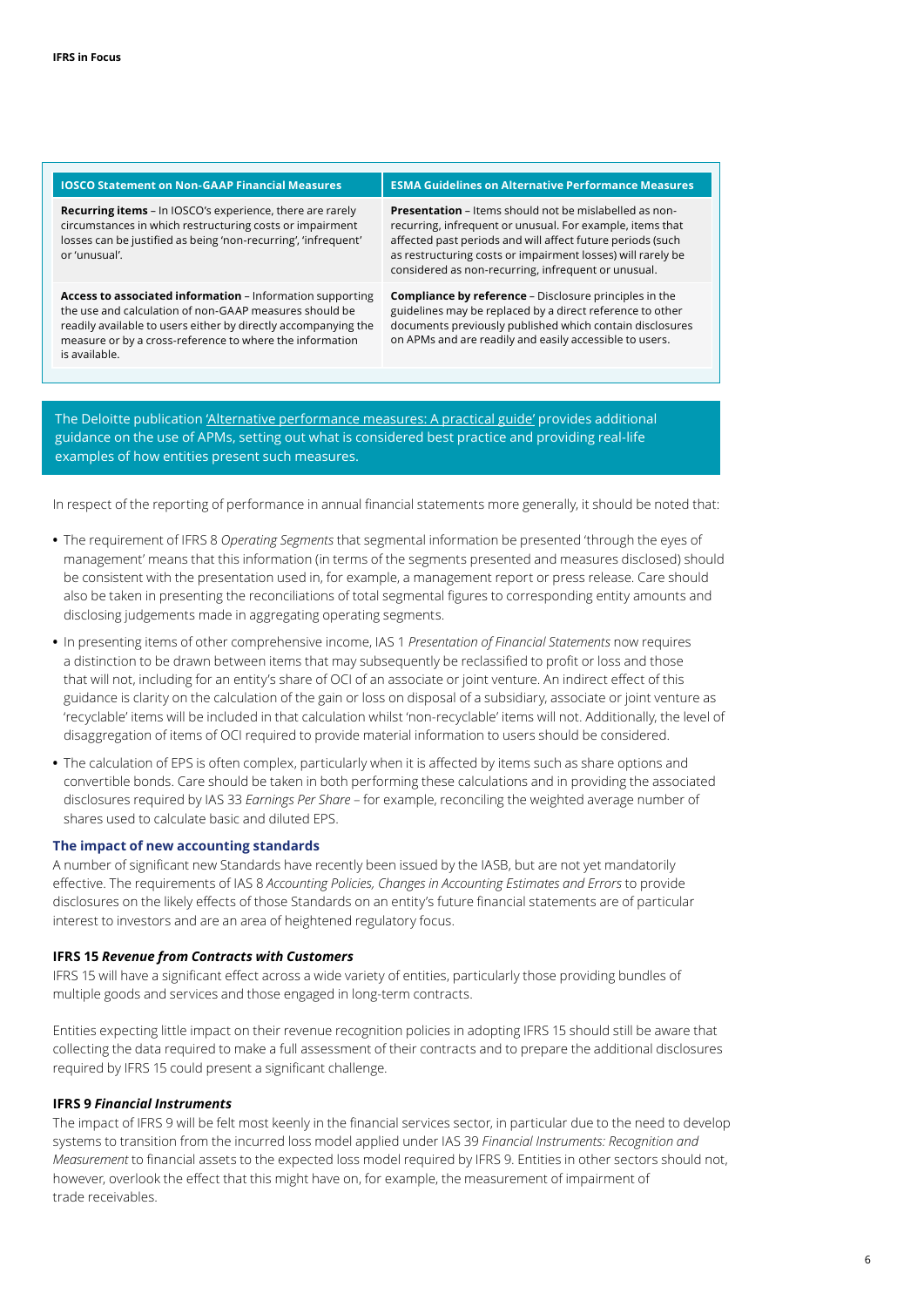In a European context, ESMA has published a [public statement](https://www.esma.europa.eu/sites/default/files/library/2016-1148_public_statement_ifrs_15.pdf) detailing its expectations of disclosure of the likely effect of IFRS 15 and a [similar statement](https://www.esma.europa.eu/sites/default/files/library/2016-1563_public_statement-issues_on_implementation_of_ifrs_9.pdf) on IFRS 9. These statements illustrate an expectation of increasing levels and detail of disclosure as the effective date of these standards approaches. For 2016 annual financial statements, the statements encourage:

- **•** a detailed description and explanation of how the key concepts included in the new standards (for example, the identification of performance obligations for each revenue stream under IFRS 15 and the modelling techniques used to estimate expected credit losses under IFRS 9) will be implemented and, where relevant, how this differs from the entity's current accounting policies;
- **•** an explanation of the timeline for implementing IFRS 15 and, where available, IFRS 9, including which transitional provisions the entity expects to use; and
- **•** if known or reasonably estimable, a quantification of the possible impact of the application of IFRS 15 and IFRS 9. If the quantitative effect is not reasonably estimable, additional qualitative information to provide an understanding of the magnitude of the expected impact on the financial statements and, in respect of IFRS 9, on capital planning.

Regulators elsewhere have also highlighted the need for entity-specific information on the effects of IFRS 15 and IFRS 9.

#### **IFRS 16** *Leases*

The effective date of IFRS 16 is a year later than that for IFRS 15 and IFRS 9, so disclosure of its likely effect might be expected to be less detailed at this stage (although it should be noted that entities, most likely lessors, intending to early adopt IFRS 16 to coincide with the effective date of IFRS 15 might need to be further progressed in their considerations). However, one item that may require further attention in 2016 is the disclosure of lease commitments already required under IAS 17 *Leases*. Not only is this likely to be a user's starting point for assessing an entity's likely level of exposure to IFRS 16, it is also (depending on the transition method selected) required to be reconciled to the lease liability recognised when IFRS 16 is first applied. As such, the accuracy of this disclosure is likely to be subject to additional scrutiny.

The need for governance and control over preparation of these disclosures should also not be overlooked, although not yet reflected in the primary statements, this information is part of the financial statements and should be robust enough to be used for that purpose.

#### <span id="page-6-0"></span>**Distinguishing equity and financial liabilities**

The distinction between debt and equity has long been one of the more complex aspects of financial reporting, as evidenced by the volume of queries on the matter submitted to the IFRS Interpretations Committee and the long gestation period of the IASB's project on Financial Instruments with Characteristics of Equity (FICE).

In approaching a debt/equity assessment, it is important to bear in mind the overriding principles underpinning the distinction drawn in IAS 32 *Financial Instruments: Presentation*.

#### **Unconditional right to avoid delivering cash or another financial asset**

The primary distinguishing feature of an equity instrument is that it gives the issuer the unconditional right to avoid having to deliver cash or another financial asset in settlement. If the contractual terms of the instrument contain provisions that can compel the issuer to deliver cash or another financial asset then the instrument is (at least in part) a financial liability.

Depending on the terms of an instrument, assessing against this criterion may not be straightforward. It is important to note that:

**•** An ability to refuse to make a payment (for example of a dividend or upon redemption of the instrument) must be a feature of the instrument itself. External factors that may affect the entity's ability to fulfil a contractual obligation, such as the availability of distributable reserves, are not part of the debt/equity analysis.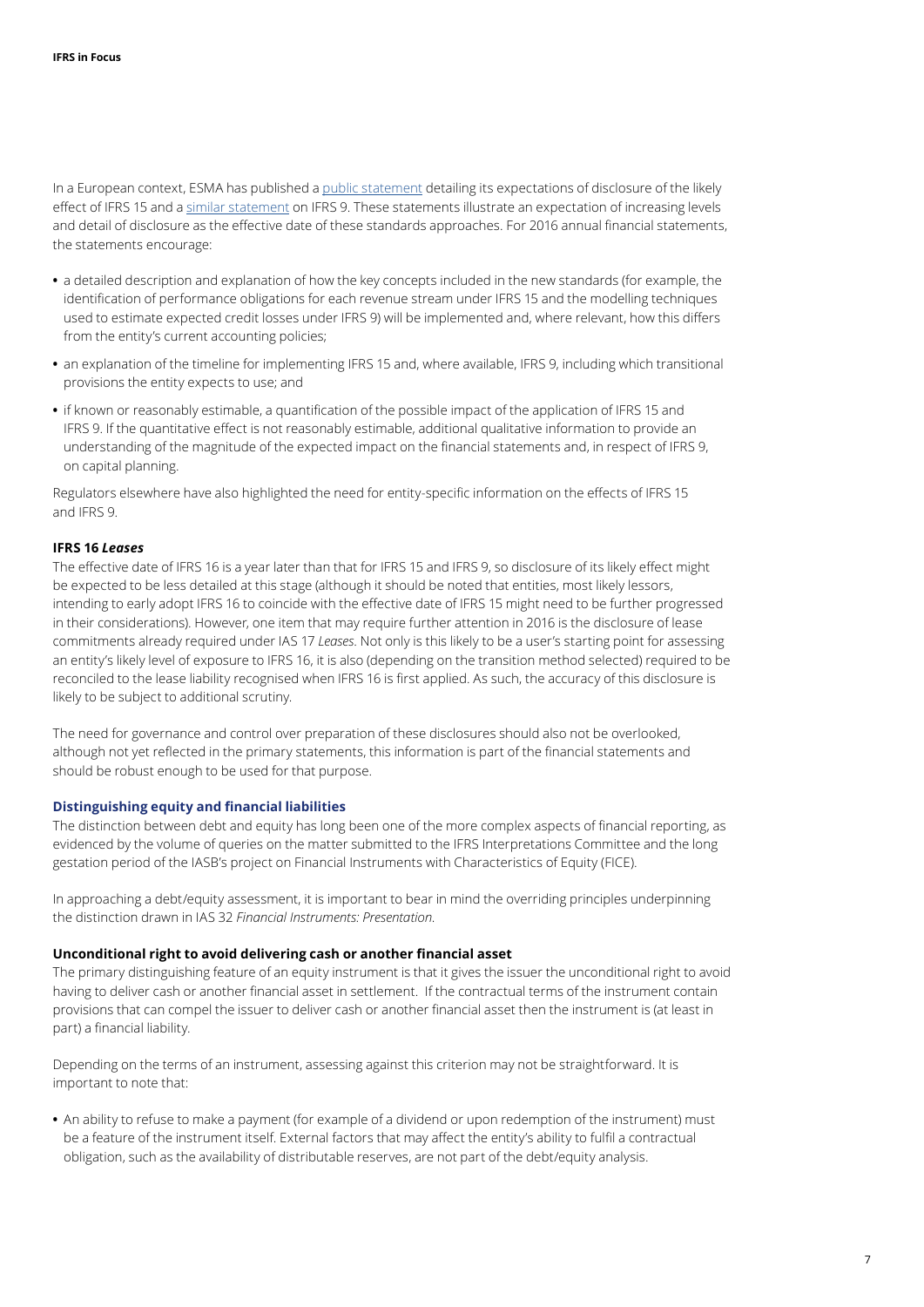- **•** Contingent settlement provisions (conditions that require payments to be made in the event of the occurrence, or non-occurrence, of an event outside the control of both the issuer and holder of the instrument) give rise to a liability unless the requirement is not genuine or occurs only upon liquidation of the issuer.
- **•** Economic compulsion which might lead an entity to make a payment when it is not contractually obliged to do so (for example, a 'dividend blocker' that means a dividend cannot be paid on ordinary shares without payment of a dividend on a preference share) does not itself create a financial liability. However, disclosure of such terms may be appropriate in explaining the judgements made in classifying an instrument as equity.

#### **Settlement in an issuer's own equity instruments and the 'fixed for fixed' criterion**

A contract is not an equity instrument solely because it may, or will, result in the delivery of the issuer's own equity instruments. For the instrument to be equity, the delivery must be of a fixed number of equity instruments in exchange for a fixed amount of cash or another financial asset. This is often referred to as the 'fixed for fixed' criterion, designed to ensure that instruments in which an entity's own shares are used as 'currency' to settle an obligation are classified as liabilities.

Assessment of this criterion can often be complex, it is important to note for example that 'fixed amount of cash' refers to also being fixed in the issuer's functional currency. A contract allowing, for example, an issuer with Sterling functional currency to deliver a fixed number of its shares to settle a Euro denominated liability would not qualify for equity classification.

The 'fixed for fixed' criterion is particularly important in assessing the classification of compound instruments such as convertible bonds and of derivatives over the issuer's own equity instruments (for example, a call option to purchase ordinary shares).

#### **Exceptions to the rules**

Each of the principles above is, however, subject to tightly defined exceptions within IAS 32.

- **•** An obligation to redeem an instrument for a pro rata share of the entity's net assets does not result in classification as a liability if strict criteria are met, amongst them that the instrument in question is subordinate to all other classes of instrument issued by the entity.
- **•** The 'fixed for fixed' criterion is set aside in the specific circumstance of a rights issue in which equity instruments will be issued for a fixed amount of foreign currency cash.

As can be seen from the above, this determination can be both highly complex and sensitive to sometimes subtle distinctions in the terms of an instrument. As such, this is an area in which proper disclosure is important, specifically:

- **•** the accounting policy applied when assessing whether an instrument qualifies as debt or equity should be properly disclosed and applied consistently;
- **•** the requirements of paragraph 122 of IAS 1 *Presentation of Financial Statements* to disclose the judgements made in applying accounting policies may be relevant; these should include the main characteristics (e.g. par value, interest and step-up clauses, coupon payment terms, triggering events for any payments, key contract dates, conversion or call and put options) of the instrument(s) in question; and
- **•** paragraph 17 of IFRS 7 *Financial Instruments: Disclosures* has a specific requirement to disclose the existence of derivatives with interdependent values which are embedded in a compound instrument.

Material balances or amounts in the statement of comprehensive income relating to a significant class of capital instrument (for example, the profit or loss effect of an instrument requiring mandatory payments based on an entity's profits) might also be a candidate for separate presentation in the primary financial statements (as described in the amendments to IAS 1 made as part of the IASB's Disclosure Initiative). Similarly, disaggregation in the statement of cash flows and disclosure in the notes to the financial statements of distributions to holders of instruments other than ordinary shares that are classified as equity could provide clarity on the effect of such instruments.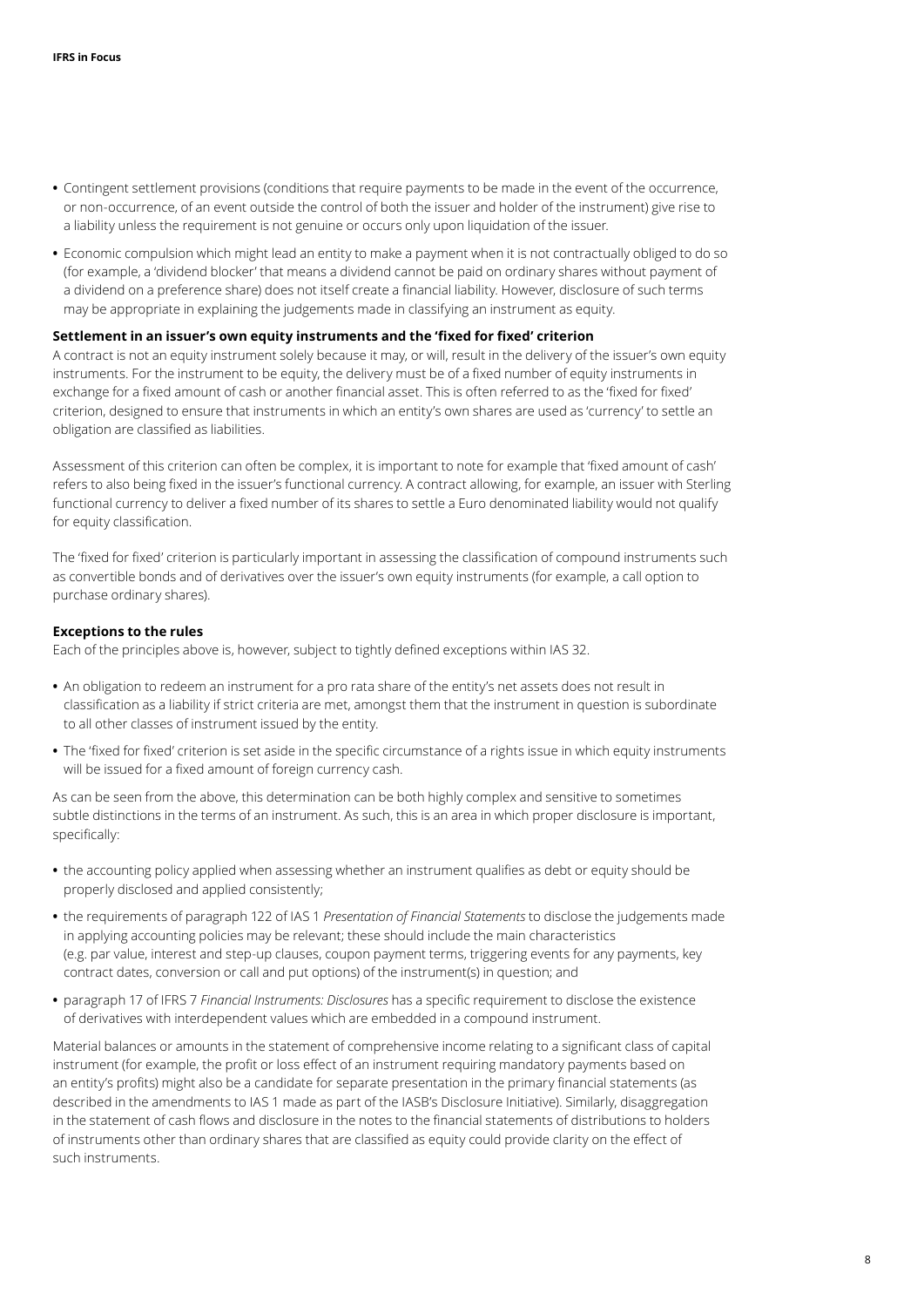#### <span id="page-8-0"></span>**Reporting the effects of income tax**

Tax may be a complex area, especially for larger, multi-national and more complex groups, and reporting of income tax often involves the exercise of significant judgement and estimation. These factors, combined with increased regulatory and media scrutiny of companies' tax affairs, mean that the demand for transparency in annual reports about a company's approach to tax, its tax strategy and policies, significant risks arising from tax and the accounting for, and disclosure of, tax is ever growing.

In a number of ways, the accounting for and disclosure of income tax is a prime example of the wider issues highlighted in this publication. For example:

- **• Accounting policies** related to tax should be clear, specific to the group's circumstances and should address all key issues including the recognition and measurement of uncertain tax positions, if relevant. To be meaningful to users of the annual report, generic descriptions and boilerplate should be avoided.
- **•** Income tax is a common source of **estimation uncertainty**, particularly in respect of uncertain tax positions. The disclosure requirements of IAS 1 *Presentation of Financial Statements* in this respect, particularly if there is a significant risk of material adjustment in the next financial year, should be applied carefully and should include quantitative information, such as sensitivities or ranges of possible outcomes.
- **•** When the risk of material adjustment in the next year is not significant, income tax should not be described as a key source of estimation uncertainty. However, companies should make disclosures where material adjustments are expected beyond the next financial year to ensure transparent and meaningful information is provided to users of the annual report. This disclosure could, for example, be included in the tax note.
- **•** The effects of income tax should be appropriately reflected in **reporting financial performance**. For example, a policy on presentation of 'exceptional' or 'non-recurring' items should cover the reporting of tax gains and losses in respect of reporting the tax effect of other 'exceptional' or 'non-recurring' items.

More specific to tax is the requirement of IAS 12 *Income Taxes* to disclose an effective tax-rate reconciliation to explain the relationship between the total tax expense and profit before tax for the year. This reconciliation should provide clear information about the key factors affecting the effective tax rate and its sustainability in the future, including the nature of reconciling items and why they have arisen, distinguishing clearly between significant oneoff or unusual items and those that are expected to recur. This enhances the predictive value of disclosures and helps in assessing the sustainability of the effective tax rate.

## Tax payments on financial instruments classified as equity

The presentation (in profit or loss or directly in equity) of the tax effects of dividend payments has been a topic of recent discussion by the IFRS Interpretations Committee, specifically on the question of whether the income tax consequences of such a payment should be characterised as relating to the past generation of profit (and, as a result, presented in profit or loss) or to distributions to owners (and, as a result, presented in equity).

The [June 2016 IASB Update](https://s3.amazonaws.com/ifrswebcontent/2016/IASB/June/IASB_June_Update.html) notes a tentative decision by the Board to amend IAS 12 *Income Taxes* to clarify that the presentation requirements of paragraph 52B apply to all income tax consequences of dividends. Subject to certain specific exceptions, this would mean presentation in profit or loss.

Whilst these proposals are still some way from completion (an exposure draft is expected to be issued in January 2017), it may be appropriate to disclose separately any material income tax effects of dividends to allow users to gauge the possible impact of any future change in classification.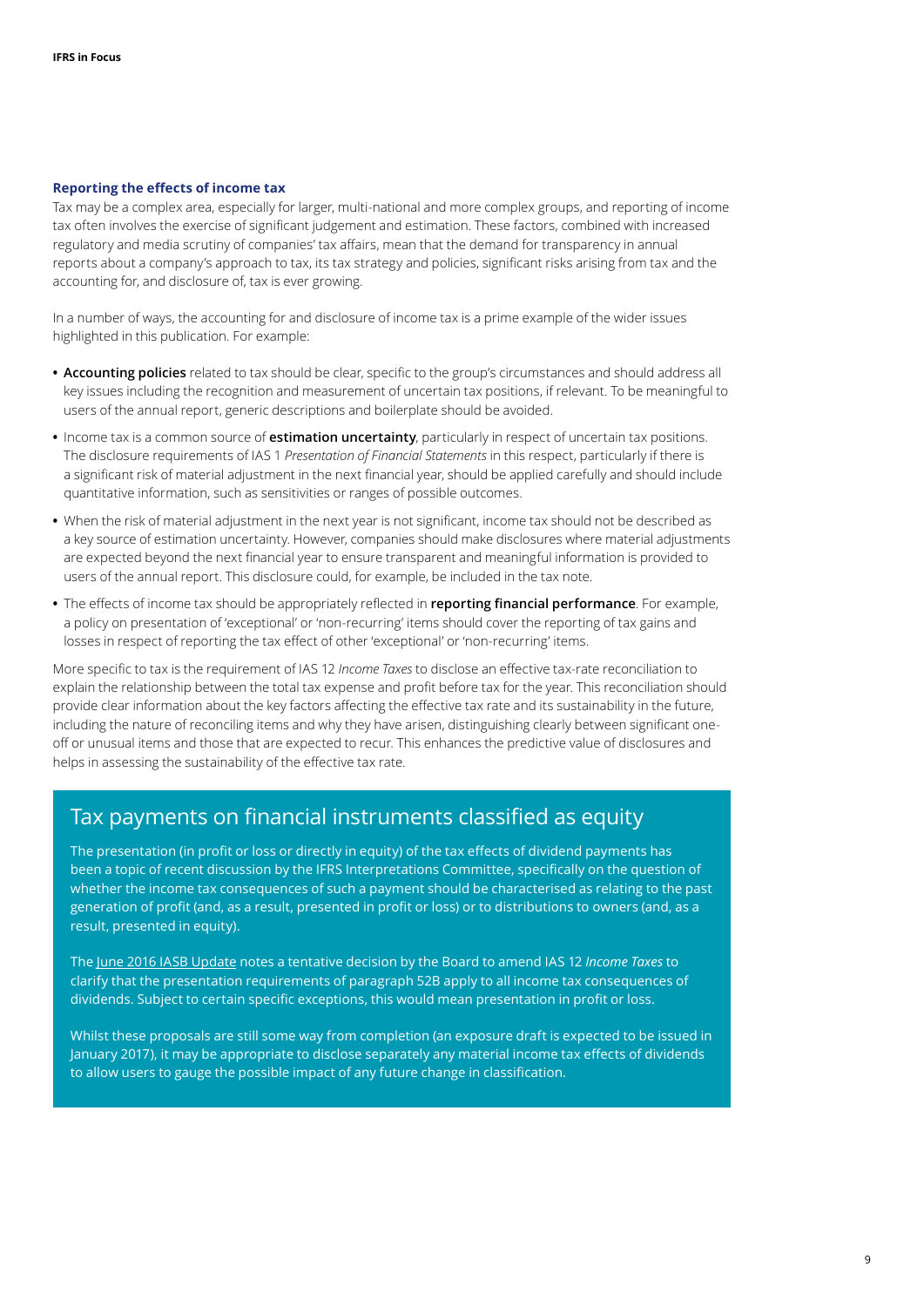#### **Uncertain tax positions**

The accounting for and disclosure of uncertain tax positions is a recurring theme in the issues noted above, particularly in relation to reporting on risks and estimates.

The [draft Interpretation](http://www.ifrs.org/Current-Projects/IASB-Projects/IAS-12-Measurement-income-tax-uncertain-tax-position/Pages/Home.aspx) issued by the IFRS Interpretations Committee in October 2015 is expected to be finalised in 2017. However, the key conclusions included in that draft can already be used as a basis for addressing this issue:

- **•** Uncertainties in income tax liabilities or assets should be reflected in recognising a tax liability or asset only when payment or recovery becomes probable.
- **•** Judgement is required in identifying the unit of account to be applied in making this judgement (i.e. whether there is a single tax uncertainty or group of related uncertainties).
- **•** Full 'detection risk' (i.e. all relevant information being available to the tax authorities) is assumed in making these judgements.

In terms of disclosure, the draft Interpretation proposes no specific additional requirements but the disclosure considerations above (e.g. disclosure of estimation uncertainties under IAS 1 *Presentation of Financial Statements* and provision of appropriately granular information in the tax charge reconciliation) will frequently be relevant to uncertain tax positions. Paragraph 88 of IAS 12 also specifies that disclosure of tax-related contingent assets and liabilities is required under IAS 37 *Provisions, Contingent Liabilities and Contingent Assets*.

#### **Recognition of deferred tax assets**

IAS 12 requires entities to recognise a deferred tax asset derived from deductible tax differences and unused tax losses (even if the entity is currently loss making) over and above the level of deferred tax liabilities relating to the same taxation authority and taxable entity provided that it is probable that the entity will generate future taxable profits to utilise the benefit from them. In many cases, the assessment as to whether the entity will generate future taxable income involves the use of significant judgement, for example the time period considered (which should be based on the facts and circumstances of the entity rather than an arbitrary limit), tax planning strategies, impact of future contracts etc.

Entities are required to disclose the judgements made and evidence that support the recognition of those deferred tax assets. For example, where a company is loss making, disclosure of the evidence over the availability of future profits to support a deferred tax asset is required.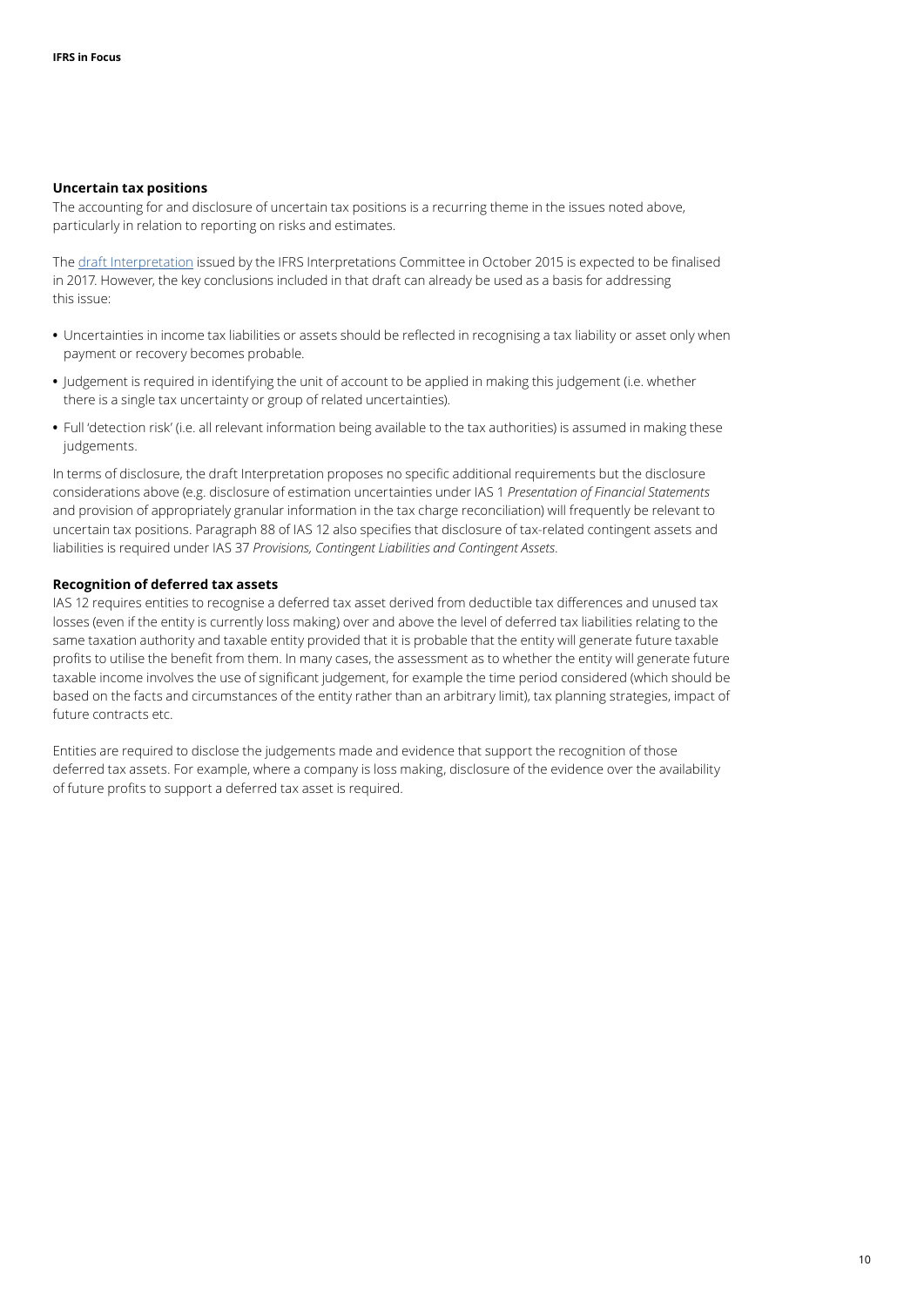## Base Erosion and Profit Shifting

The OECD and the G20 project on 'Base Erosion and Profit Shifting' ('BEPS') was initiated in 2015 to address perceived inequalities and inconsistencies in the global tax landscape. This had resulted in a 15-point action plan to modernise the principles underlying today's international tax landscape and to develop a consistent framework for countries to base their tax legislation upon.

Core principles of the project are:

- **•** the elimination of tax mismatches such that all income is taxed;
- **•** the alignment of profits with value creation;
- **•** the increase of transparency with tax authorities; and
- **•** the implementation of change in a coordinated fashion.

While some of the proposals will be seen as increasing tax risk and bringing greater complexity, ultimately having a consistent tax platform is important to global businesses.

Similarly, the European Commission is launching initiatives to address tax evasion and tax fraud with the focus on improving tax transparency and creating a fairer tax environment within the European Union.

During 2016, individual territories have started to frame their responses to the BEPS initiative, including announced and enacted legislative changes in the UK and Australia.

These initiatives highlight the importance that companies should give to consideration of risks relating to tax as these can have significant effects on the recognition and measurement of tax balances.

#### <span id="page-10-0"></span>**Other topics**

#### **Offset of assets and liabilities and cash pooling arrangements**

The [March 2016 IFRIC Update](https://s3.amazonaws.com/ifrswebcontent/2016/IFRIC/March/IFRIC-Update-March-2016.html) included the output from the IFRS Interpretations Committee's discussions on a question of whether regular (but not at the reporting date) physical transfers of cash into a netting account would be sufficient to fulfil the 'intention to settle net' criterion in IAS 32 *Financial Instruments: Presentation* for offsetting assets and liabilities (in this case, cash in some bank accounts and overdrafts in others), with the Committee concluding that it would not.

The question was asked in the context of an arrangement whereby subsidiaries of a group each had legally separate bank accounts with regular physical transfers made into a central 'netting' account. However, such a transfer was not made at the reporting date and at that date the group expected that individual subsidiaries will use their bank accounts before the next net settlement date, by placing further cash on deposit or by withdrawing cash to settle other obligations.

In these circumstances, there is not an intention to settle the specific balances (i.e. the cash or overdraft as at the reporting date) net and therefore the criteria for offset are not met.

Entities seeking to achieve offset of cash and overdraft balances should consider whether their current practices in terms of the timing of 'sweeps' into a central account are consistent with the Committee's conclusion.

#### **Pension schemes**

An exposure draft from June 2015 proposed changes to IAS 19 *Employee Benefits* and IFRIC 14 *IAS 19 – The Limit on a Defined Benefit Asset, Minimum Funding Requirements and their Interaction* including a clarification to IFRIC 14 specifying that when assessing whether a surplus (or liability for a minimum funding requirement) should be recognised, amounts assessed as available to the entity through future refunds should not include amounts that other parties (typically a trustee) can use to enhance members' benefits without the entity's consent.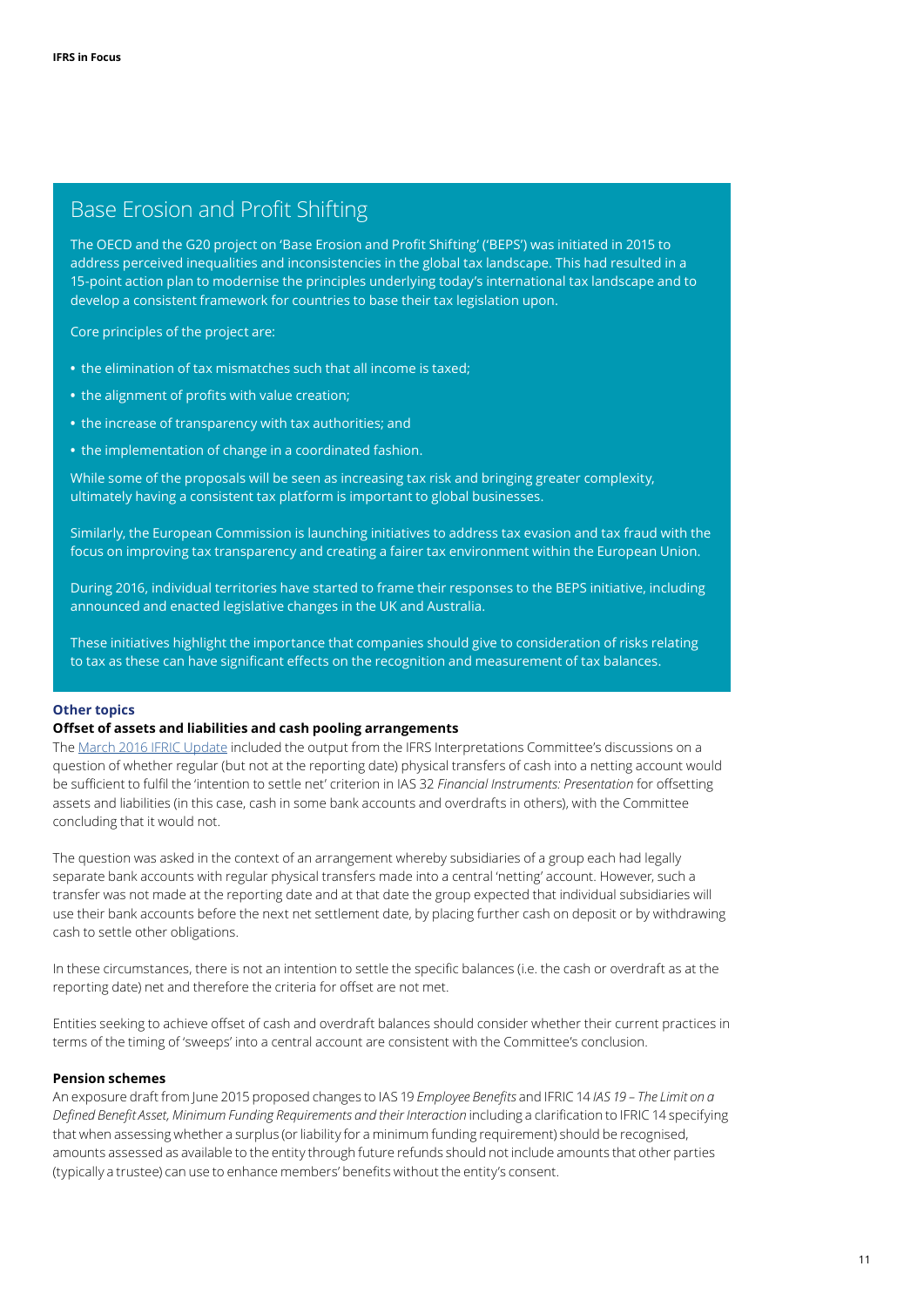At its September 2016 meeting, the IFRS Interpretations Committee recommended that the IASB finalise the proposed amendments. Although not yet finalised, these proposals should be considered in making disclosures on the significant judgements made in assessing the rights of trustees over any surplus assets in a defined benefit scheme.

In addition, as the funding of pension obligations becomes more sophisticated, for example by use of longevity swaps, proper disclosure of an entity's funding strategy including how fair values for such assets have been determined has become increasingly important.

## <span id="page-11-0"></span>New and revised IFRSs mandatorily effective for years ending 31 December 2016

Further detail on the new and revised standards discussed below is available at:

<http://www.iasplus.com/en/tag-types/global/newsletters/ifrs-in-focus>

| <b>IFRS</b>                                                                                            |
|--------------------------------------------------------------------------------------------------------|
| New Standards:                                                                                         |
| <b>IFRS 14 - Regulatory Deferral Accounts</b>                                                          |
| Amended Standards:                                                                                     |
| Amendments to IFRS 10, IFRS 12 and IAS 28 - Investment Entities: Applying the Consolidation Exception  |
| Amendments to IAS 27 - Equity Method in Separate Financial Statements                                  |
| Amendments to IAS 1 – Disclosure Initiative                                                            |
| Amendments to IFRS 5, IFRS 7, IAS 19 and IAS 34 issued in the Annual Improvement Cycle 2012-2014       |
| Amendments to IAS 16 and IAS 38 - Clarification of Acceptable Methods of Depreciation and Amortisation |
| Amendments to IFRS 11 – Accounting for Acquisitions of Interests in Joint Operations                   |

Amendments to IAS 16 and IAS 41 – [Bearer Plants](http://www.iasplus.com/en/publications/global/ifrs-in-focus/2014/ias-41-ias-16)

#### **IFRS 14 – Regulatory Deferral Accounts<sup>1</sup>**

IFRS 14 is available only to first-time adopters of IFRSs who recognised regulatory deferral account balances under their previous GAAP and permits those entities to continue (with limited changes) their previous GAAP accounting for rate-regulated activities, although with separate presentation of balances and items of income and expense arising from that accounting.

IFRS 14 is intended as an interim solution pending completion of the IASB's more comprehensive project on rate-regulated activities.

<sup>1.</sup> The EU has decided not to endorse this standard for use in the European Union as very few European companies would fall within its scope. As such, the option to retain previous GAAP accounting on transition to IFRSs is not available to entities required to apply EU-endorsed IFRSs.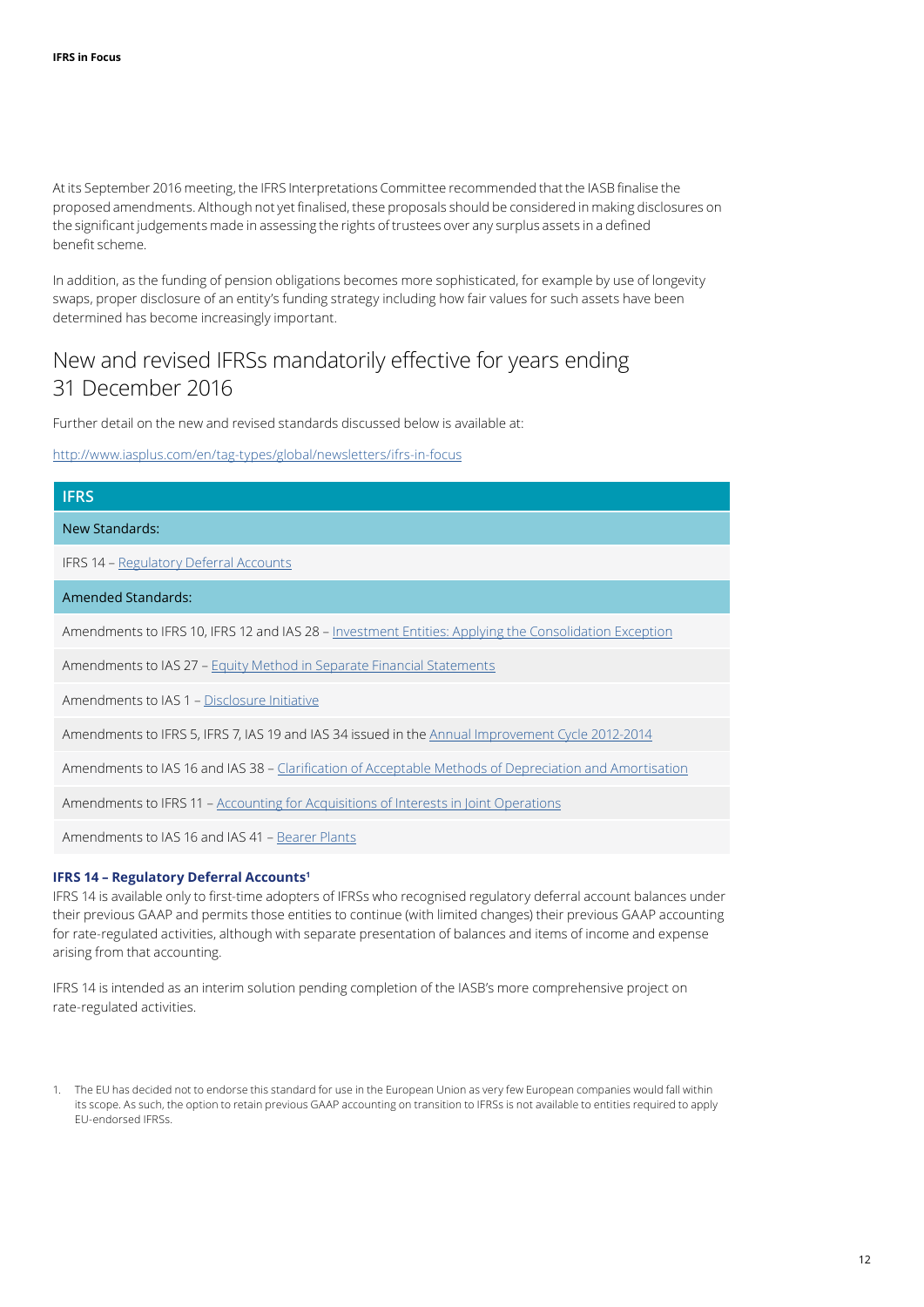## **Amendments to IFRS 10, IFRS 12 and IAS 28 – Investment Entities: Applying the Consolidation Exception**

The amendments clarify that:

- **•** The exemption from preparing consolidated financial statements in IFRS 10 (and from applying the equity method in IAS 28) is available to subsidiaries whose ultimate or intermediate parent is an investment entity that measures the subsidiary at fair value through profit or loss.
- **•** The requirement in paragraph 32 of IFRS 10 for an investment entity to consolidate a subsidiary that provides it with investment-related services does not apply to subsidiaries that are themselves investment entities.
- **•** In applying the equity method to an associate or joint venture that is an investment entity, a non-investment entity investor may retain the fair value measurement applied by its associate or joint venture in calculating its share of profit or loss.

#### **Amendments to IAS 27 – Equity Method in Separate Financial Statements**

The amendments to IAS 27 allow entities to apply the equity method, as described in IAS 28 *Investments in Associates and Joint Ventures*, to investments in subsidiaries, joint ventures and associates in their separate financial statements. The previous options of accounting at cost or in accordance with IFRS 9 (or, for entities that have not yet applied IFRS 9, IAS 39) remain and the same method must be used for all investments in the same category.

#### **Amendments to IAS 1 – Disclosure Initiative**

The amendments to IAS 1 provide clarifications in a number of areas:

- **•** Materiality and Aggregation an entity should not obscure useful information by aggregating or disaggregating information and materiality considerations apply to the primary financial statements, notes and specific disclosure requirements of other IFRSs.
- **•** Statement of financial position and statement of profit or loss and other comprehensive income the line items specified in IAS 1 can be disaggregated or aggregated if this is relevant to an understanding of the entity's financial position or performance. Guidance is also provided on the use of subtotals in the financial statements.
- **•** Presentation of other comprehensive income ('OCI') the entity's share of OCI of associates and joint ventures should, as for its own OCI, be separated into items that will or will not be reclassified subsequently to profit or loss.
- **•** Notes to the financial statements entities have flexibility in designing a suitable structure for the notes.

## **Amendments to IFRS 5, IFRS 7, IAS 19 and IAS 34 issued in the Annual Improvements Cycle 2012-2014**

The amendments introduced in the 2012-2014 annual improvement cycle were:

- **•** IFRS 5 *Non-current Assets Held for Sale and Discontinued Operations* Changes in methods of disposal: Clarifies that reclassification of an asset or disposal group directly from being held for sale to being held for distribution to owners (or vice versa) is considered a continuation of the original plan of disposal and that the accounting requirements for a change to a plan of sale (or to a plan of distribution to owners) do not apply.
- **•** IFRS 7 *Financial Instruments: Disclosures* Servicing contracts and applicability of the amendments to IFRS 7 to condensed interim financial statements: Provides additional guidance on determining whether servicing a transferred financial asset constitutes 'continuing involvement' for the purposes of IFRS 7's disclosure requirements and disclosures on offsetting are not, as a matter of course, required in condensed interim financial statements.
- **•** IAS 19 *Employee Benefits* Discount rate: regional market issue: Clarifies that the basket of high quality corporate bonds used to determine a discount rate for defined benefit obligations, along with the depth of the market for such bonds, should be assessed at a currency, rather than national, level.
- **•** IAS 34 *Interim Financial Reporting* Disclosure of information 'elsewhere in the interim financial report': Clarifies that, to be considered part of interim financial statements, information provided elsewhere must be incorporated by cross-reference and be available to users on the same terms as the interim financial statements and at the same time.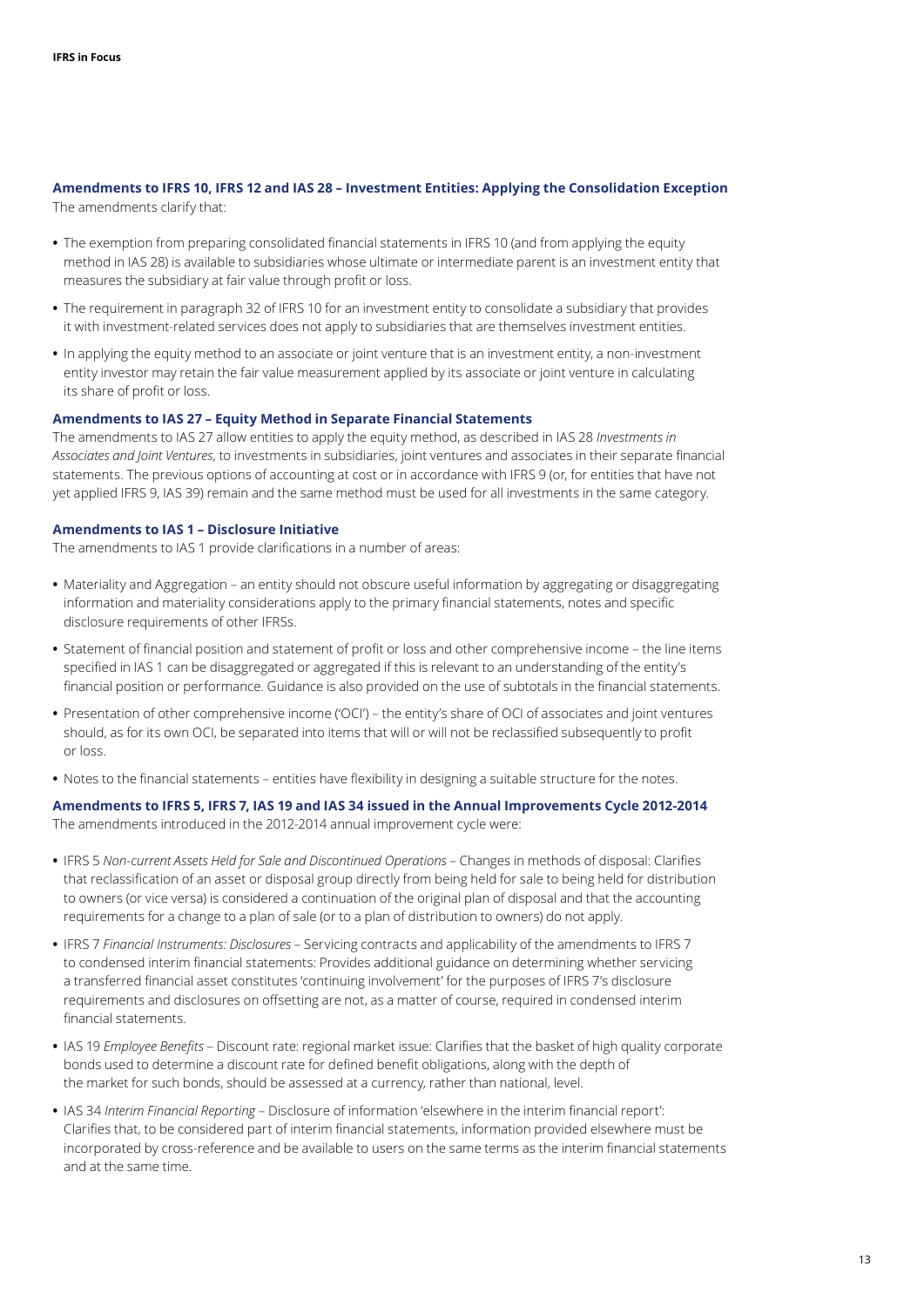#### **Amendments to IAS 16 and IAS 38 – Clarification of Acceptable Methods of Depreciation and Amortisation**

The amendments prohibit the use of a revenue-based depreciation method for property, plant and equipment and introduces a rebuttable presumption that such a method is not appropriate for calculating the amortisation of an intangible asset. This presumption can be rebutted only if the intangible asset is expressed as a measure of revenue or if revenue and consumption of the intangible asset are highly correlated.

#### **Amendments to IFRS 11 – Accounting for Acquisitions of Interests in Joint Operations**

The amendments clarify that the principles of business combination accounting set out in IFRS 3 *Business Combinations* should be applied to the acquisition of an interest in a joint operation whose activity constitutes a business.

#### **Amendments to IAS 16 and IAS 41 – Bearer Plants**

The amendments define a 'bearer plant' as a living plant that is used in the production or supply of agricultural produce, is expected to bear produce for more than one period and has a remote likelihood of being sold as agricultural produce except for incidental scrap sales.

The amendment includes such plants within the scope of IAS 16, to be measured either at depreciated cost or revalued through other comprehensive income.

Produce growing on bearer plants remains, however, within the scope of IAS 41 to be measured at fair value less costs to sell with changes in that value recognised in profit or loss.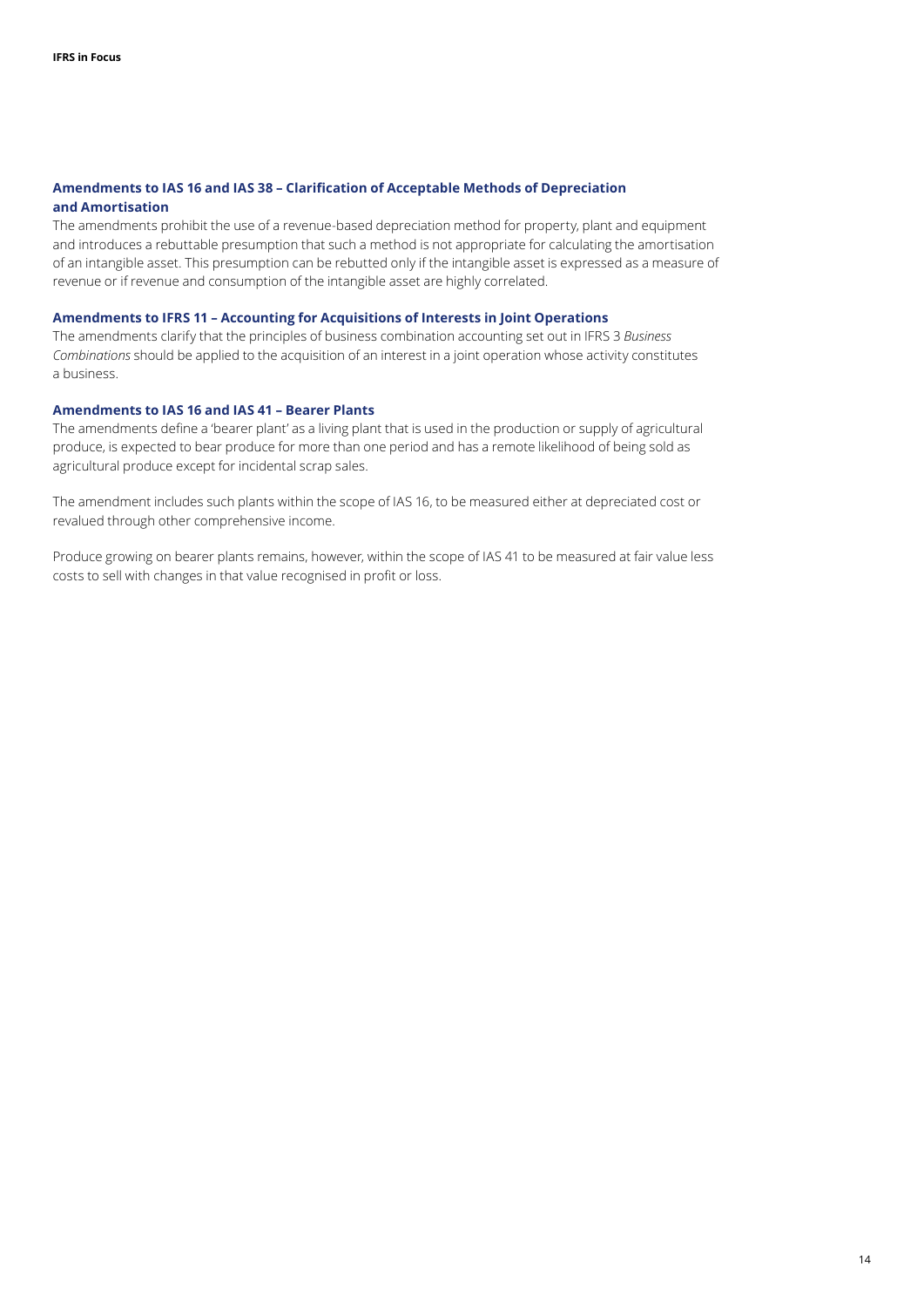## <span id="page-14-0"></span>IFRS Interpretations Committee agenda decisions in 2016

Along with its activity developing formal interpretations of IFRSs and proposing that the IASB make amendments to Standards, the IFRS Interpretations Committee regularly publishes summaries of issues that it has decided not to add to its agenda, often accompanied by a discussion of the accounting issue submitted.

Whilst the commentary included in an agenda decision is not formally part of IFRSs, it is an important source of guidance that should be carefully considered when selecting a suitable accounting policy. In many jurisdictions there is an expectation from regulators that agenda decisions will be considered, with the European Securities and Markets Authority (ESMA), for example, [publicly stating](https://www.esma.europa.eu/sites/default/files/library/2015/11/2011_211.pdf) an expectation to this effect.

In 2016, the following agenda decisions have been published by the Committee.

|                               | IFRS 5 - To what extent can an impairment loss be allocated to non-current<br>assets within a disposal group?            |
|-------------------------------|--------------------------------------------------------------------------------------------------------------------------|
| <b>January IFRIC Update</b>   | IFRS 5 - How to present intragroup transactions between continuing and<br>discontinued operations                        |
|                               | IFRS 5 - Other various IFRS 5-related issues                                                                             |
|                               | IFRS 9 - Transition issues relating to hedging                                                                           |
|                               | IFRS 11 - Remeasurement of previously held interests                                                                     |
|                               | IAS 12 - Recognition of deferred taxes for the effect of exchange rate changes                                           |
|                               | IAS 39 - Separation of an embedded floor from a floating rate host contract<br>in a negative interest rate environment   |
| <b>March IFRIC Update</b>     | IFRS 9 - Determining hedge effectiveness for net investment hedges                                                       |
|                               | IAS 16 and IAS 38 - Variable payments for asset purchases                                                                |
|                               | IAS 32 - Classification of liability for a prepaid card in the issuer's financial<br>statements                          |
|                               | IAS 32 - Offsetting and cash-pooling arrangements                                                                        |
| <b>May IFRIC Update</b>       | IFRS 9 and IAS 39 - Derecognition of modified financial assets                                                           |
|                               | IAS 20 - Accounting for repayable cash receipts                                                                          |
|                               | IAS 36 - Recoverable amount and carrying amount of a cash-generating unit                                                |
| <b>July IFRIC Update</b>      | IFRS 11 and IFRS 10 - Accounting for loss of control transactions                                                        |
|                               | IFRIC 12 - Payments made by an operator to a grantor in a service concession<br>arrangement                              |
| <b>September IFRIC Update</b> | IFRIC 12 - Service concession arrangements with leased infrastructure                                                    |
| <b>November IFRIC Update</b>  | IAS 12 - Expected manner of recovery of intangible assets with indefinite<br>useful lives                                |
|                               | IAS 32 - Written put options over non-controlling interests to be settled by<br>a variable number of the parent's shares |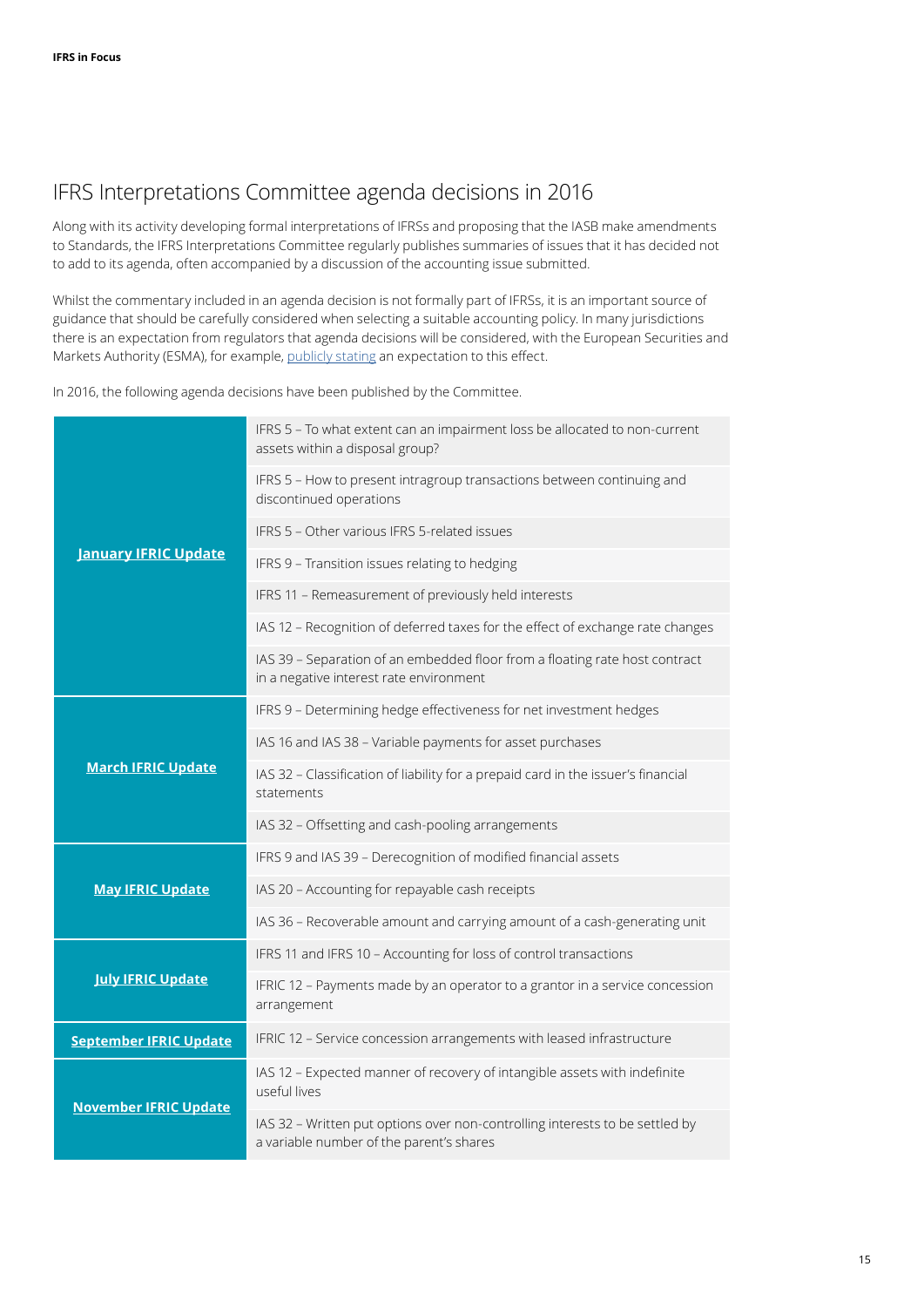## <span id="page-15-0"></span>New and revised IFRSs available for early application in years ending 31 December 2016

Paragraph 30 of IAS 8 *Accounting Policies, Changes in Accounting Estimates and Errors* requires entities to consider and disclose the potential impact of new and revised IFRSs that have been issued but are not yet effective. As discussed above, the sufficiency of these disclosures (particularly as they relate to IFRS 15 on revenue) is a current area of regulatory focus.

The list below reflects a cut-off date of 31 October 2016. The potential impact of the application of any new and revised IFRSs issued by the IASB after that date but before the financial statements are issued should also be considered and disclosed.

Consideration should always be given to the effect of any local endorsement or other regulatory or legal processes on an entity's ability to early adopt an IFRS.

| <b>IFRS</b>                                                                                                                    | <b>Effective date</b>                                                                              |
|--------------------------------------------------------------------------------------------------------------------------------|----------------------------------------------------------------------------------------------------|
| <b>New Standards:</b>                                                                                                          |                                                                                                    |
| <b>IFRS 9 - Financial Instruments</b>                                                                                          | 1 January 2018 *                                                                                   |
| IFRS 15 - Revenue from Contracts with Customers                                                                                | 1 January 2018                                                                                     |
| IFRS 16 - Leases                                                                                                               | 1 January 2019                                                                                     |
| <b>Amended Standards:</b>                                                                                                      |                                                                                                    |
| Amendments to IFRS 10 and IAS 28 - Sale or<br>Contribution of Assets between an Investor and its<br>Associate or Joint Venture | The JASB decided in December 2015 to defer<br>indefinitely the effective date of these amendments. |
| Amendments to IAS 12 – Recognition of Deferred Tax<br><b>Assets for Unrealised Losses</b>                                      | 1 January 2017                                                                                     |
| Amendments to IAS 7 - Disclosure Initiative                                                                                    | 1 January 2017                                                                                     |
| Clarifications to IFRS 15 - Revenue from Contracts with<br>Customers                                                           | 1 January 2018                                                                                     |
| Amendments to IFRS 2 - Classification and<br><b>Measurement of Share-based Payment Transactions</b>                            | 1 January 2018                                                                                     |
| Amendments to IFRS 4 - Applying IFRS 9 Financial<br><b>Instruments with IFRS 4 Insurance Contracts</b>                         | 1 January 2018                                                                                     |

\*For periods beginning before 1 January 2018, previous versions of IFRS 9 may be adopted provided the relevant date of initial application is before 1 February 2015.

The clarifications to IFRS 15 issued in April 2016 addressed a number of issues highlighted by discussions of the IASB and FASB's joint Transition Resource Group (TRG) for Revenue Recognition. Details of the group's discussions can be found [here](http://www.iasplus.com/en/resources/ifrsf/advisory/trg).

A similar group, the IFRS Transition Resource Group for Impairment of Financial Instruments (ITG) has been instigated by the IASB to discuss issues arising from the expected loss-based impairment model of IFRS 9. Details of this group's discussions can be found [here](http://www.iasplus.com/en/resources/ifrsf/advisory/itg).